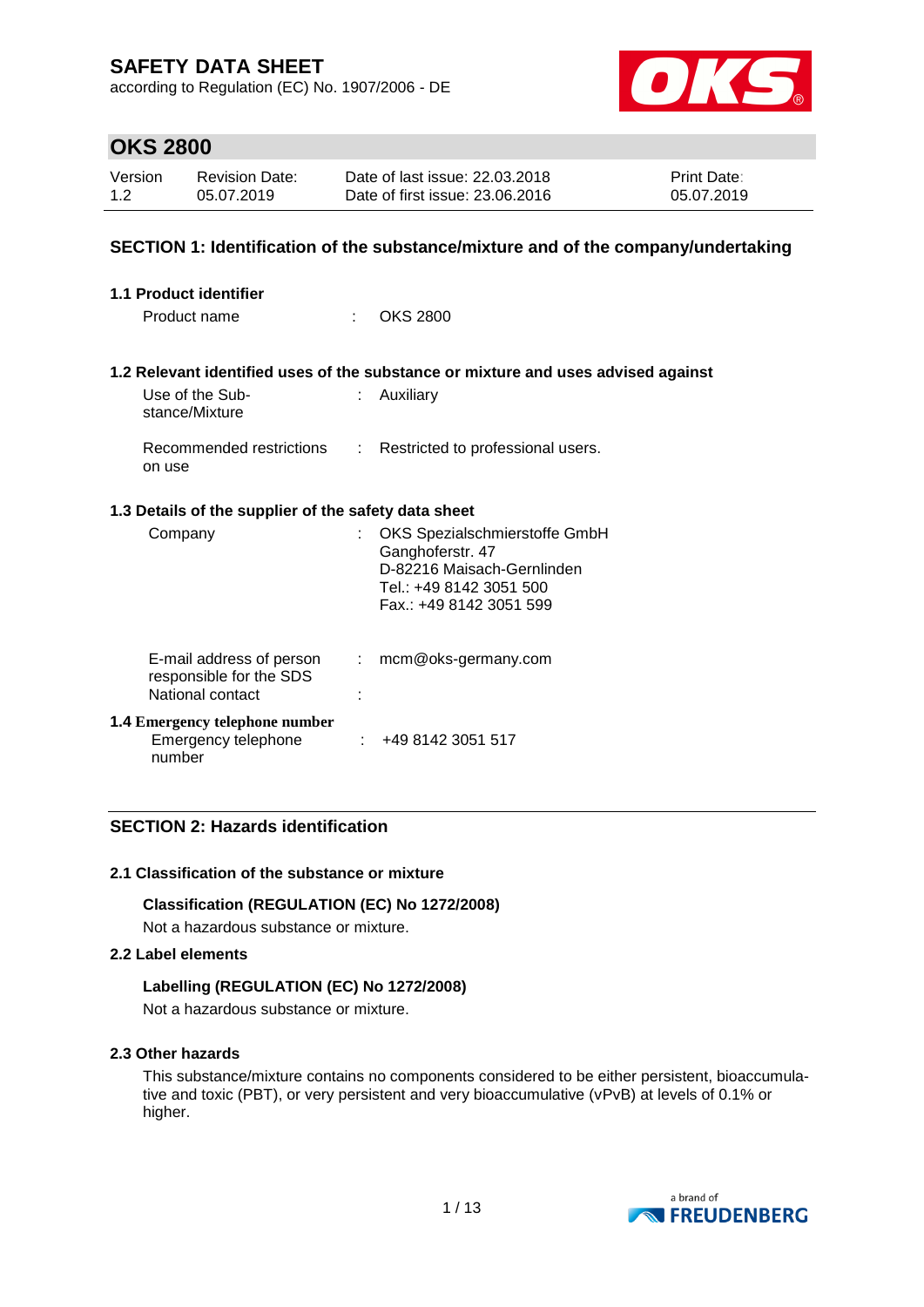according to Regulation (EC) No. 1907/2006 - DE



## **OKS 2800**

| Version | <b>Revision Date:</b> | Date of last issue: 22,03,2018  | <b>Print Date:</b> |
|---------|-----------------------|---------------------------------|--------------------|
| 1.2     | 05.07.2019            | Date of first issue: 23,06,2016 | 05.07.2019         |

### **SECTION 3: Composition/information on ingredients**

#### **3.2 Mixtures**

Chemical nature **:** Aqueous solution

#### **Hazardous components**

Remarks : No hazardous ingredients

### **SECTION 4: First aid measures**

| 4.1 Description of first aid measures                           |  |                                                                                                                                                                                                      |  |  |  |  |
|-----------------------------------------------------------------|--|------------------------------------------------------------------------------------------------------------------------------------------------------------------------------------------------------|--|--|--|--|
| If inhaled                                                      |  | Remove person to fresh air. If signs/symptoms continue, get<br>medical attention.<br>Keep patient warm and at rest.<br>If breathing is irregular or stopped, administer artificial respira-<br>tion. |  |  |  |  |
| In case of skin contact                                         |  | Remove contaminated clothing. If irritation develops, get med-<br>ical attention.<br>In case of contact, immediately flush skin with plenty of water.                                                |  |  |  |  |
| In case of eye contact                                          |  | Rinse immediately with plenty of water, also under the eyelids,<br>for at least 10 minutes.<br>If eye irritation persists, consult a specialist.                                                     |  |  |  |  |
| If swallowed                                                    |  | Move the victim to fresh air.<br>Do NOT induce vomiting.<br>Rinse mouth with water.                                                                                                                  |  |  |  |  |
| 4.2 Most important symptoms and effects, both acute and delayed |  |                                                                                                                                                                                                      |  |  |  |  |
| Symptoms                                                        |  | No information available.                                                                                                                                                                            |  |  |  |  |
| <b>Risks</b>                                                    |  | None known.                                                                                                                                                                                          |  |  |  |  |

## **4.3 Indication of any immediate medical attention and special treatment needed**

Treatment : No information available.

a brand of **NO FREUDENBERG**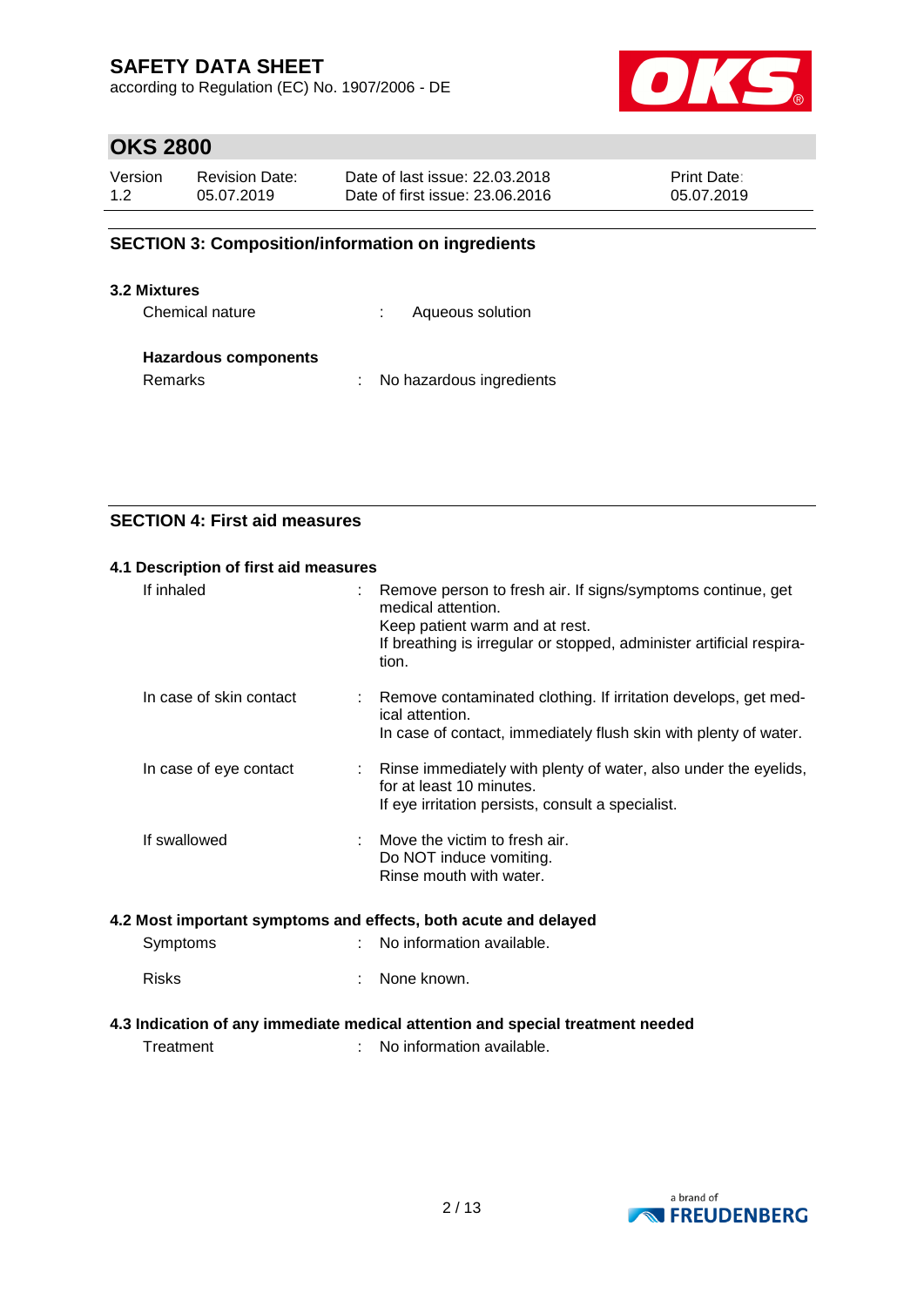according to Regulation (EC) No. 1907/2006 - DE



## **OKS 2800**

| Version | <b>Revision Date:</b> | Date of last issue: 22.03.2018  | <b>Print Date:</b> |
|---------|-----------------------|---------------------------------|--------------------|
| 1.2     | 05.07.2019            | Date of first issue: 23,06,2016 | 05.07.2019         |

### **SECTION 5: Firefighting measures**

#### **5.1 Extinguishing media**

|                                                                          | Suitable extinguishing media : Use water spray, alcohol-resistant foam, dry chemical or car-<br>bon dioxide.                                                            |
|--------------------------------------------------------------------------|-------------------------------------------------------------------------------------------------------------------------------------------------------------------------|
| Unsuitable extinguishing<br>media                                        | : High volume water jet                                                                                                                                                 |
| 5.2 Special hazards arising from the substance or mixture                |                                                                                                                                                                         |
| Specific hazards during fire- : Fire may cause evolution of:<br>fighting |                                                                                                                                                                         |
| 5.3 Advice for firefighters                                              |                                                                                                                                                                         |
| Special protective equipment :<br>for firefighters                       | In the event of fire, wear self-contained breathing apparatus.<br>Use personal protective equipment. Exposure to decomposi-<br>tion products may be a hazard to health. |
| Further information                                                      | Standard procedure for chemical fires.                                                                                                                                  |

#### **SECTION 6: Accidental release measures**

|                                                          | 6.1 Personal precautions, protective equipment and emergency procedures                                                                                                                                                |
|----------------------------------------------------------|------------------------------------------------------------------------------------------------------------------------------------------------------------------------------------------------------------------------|
| Personal precautions                                     | : Evacuate personnel to safe areas.<br>Use personal protective equipment.<br>Refer to protective measures listed in sections 7 and 8.                                                                                  |
| <b>6.2 Environmental precautions</b>                     |                                                                                                                                                                                                                        |
| Environmental precautions                                | Try to prevent the material from entering drains or water<br>courses.<br>Prevent further leakage or spillage if safe to do so.<br>Local authorities should be advised if significant spillages<br>cannot be contained. |
| 6.3 Methods and material for containment and cleaning up |                                                                                                                                                                                                                        |
| Methods for cleaning up                                  | Contain spillage, and then collect with non-combustible ab-<br>$\mathbb{Z}^{\mathbb{Z}}$<br>sorbent material, (e.g. sand, earth, diatomaceous earth, ver-                                                              |

#### **6.4 Reference to other sections**

For personal protection see section 8.



miculite) and place in container for disposal according to local

/ national regulations (see section 13).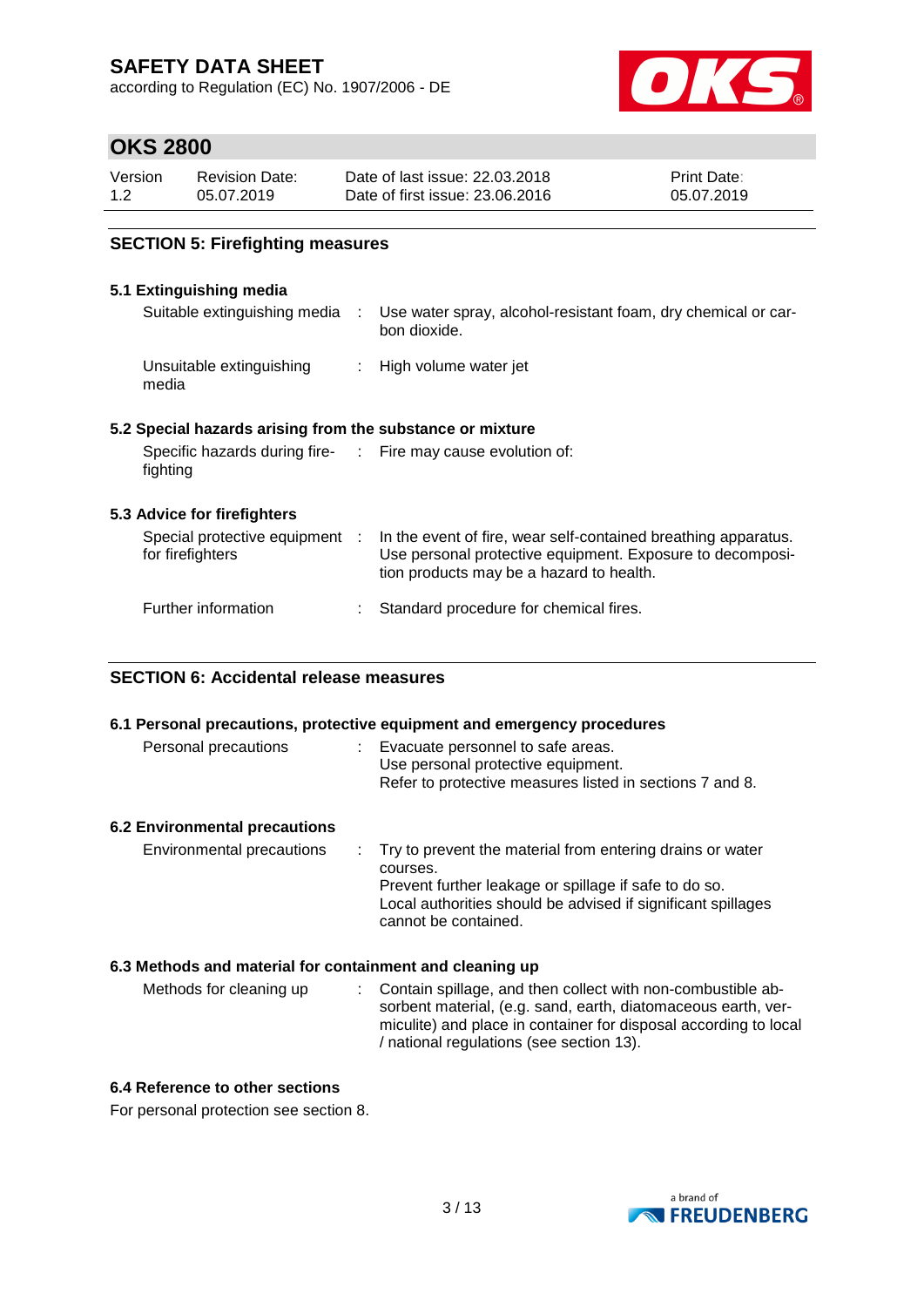according to Regulation (EC) No. 1907/2006 - DE



## **OKS 2800**

| Version | <b>Revision Date:</b> | Date of last issue: 22,03,2018  | <b>Print Date:</b> |
|---------|-----------------------|---------------------------------|--------------------|
| 1.2     | 05.07.2019            | Date of first issue: 23,06,2016 | 05.07.2019         |

### **SECTION 7: Handling and storage**

#### **7.1 Precautions for safe handling**

| Advice on safe handling | For personal protection see section 8.<br>Smoking, eating and drinking should be prohibited in the ap-<br>plication area.<br>Wash hands and face before breaks and immediately after<br>handling the product. |
|-------------------------|---------------------------------------------------------------------------------------------------------------------------------------------------------------------------------------------------------------|
| Hygiene measures        | Wash face, hands and any exposed skin thoroughly after<br>handling.                                                                                                                                           |

### **7.2 Conditions for safe storage, including any incompatibilities**

| Requirements for storage<br>areas and containers | Store in original container. Keep container closed when not in<br>use. Keep in a dry, cool and well-ventilated place. Containers<br>which are opened must be carefully resealed and kept upright<br>to prevent leakage. Store in accordance with the particular<br>national regulations. Keep in properly labelled containers. |
|--------------------------------------------------|--------------------------------------------------------------------------------------------------------------------------------------------------------------------------------------------------------------------------------------------------------------------------------------------------------------------------------|
| Storage class (TRGS 510)                         | : 12, Non Combustible Liquids                                                                                                                                                                                                                                                                                                  |
| 7.3 Specific end use(s)<br>Specific use(s)       | Specific instructions for handling, not required.                                                                                                                                                                                                                                                                              |

### **SECTION 8: Exposure controls/personal protection**

#### **8.1 Control parameters**

Contains no substances with occupational exposure limit values.

#### **8.2 Exposure controls**

| <b>Engineering measures</b><br>none             |                                                                                                                                                                                                                                                                                                                                                                         |
|-------------------------------------------------|-------------------------------------------------------------------------------------------------------------------------------------------------------------------------------------------------------------------------------------------------------------------------------------------------------------------------------------------------------------------------|
| Personal protective equipment                   |                                                                                                                                                                                                                                                                                                                                                                         |
| Eye protection                                  | Safety glasses with side-shields conforming to EN166                                                                                                                                                                                                                                                                                                                    |
| Hand protection<br>Material<br>Protective index | Nitrile rubber<br>Class 1                                                                                                                                                                                                                                                                                                                                               |
| Remarks                                         | For prolonged or repeated contact use protective gloves. The<br>selected protective gloves have to satisfy the specifications of<br>Regulation (EU) 2016/425 and the standard EN 374 derived<br>from it. The break through time depends amongst other<br>things on the material, the thickness and the type of glove<br>and therefore has to be measured for each case. |

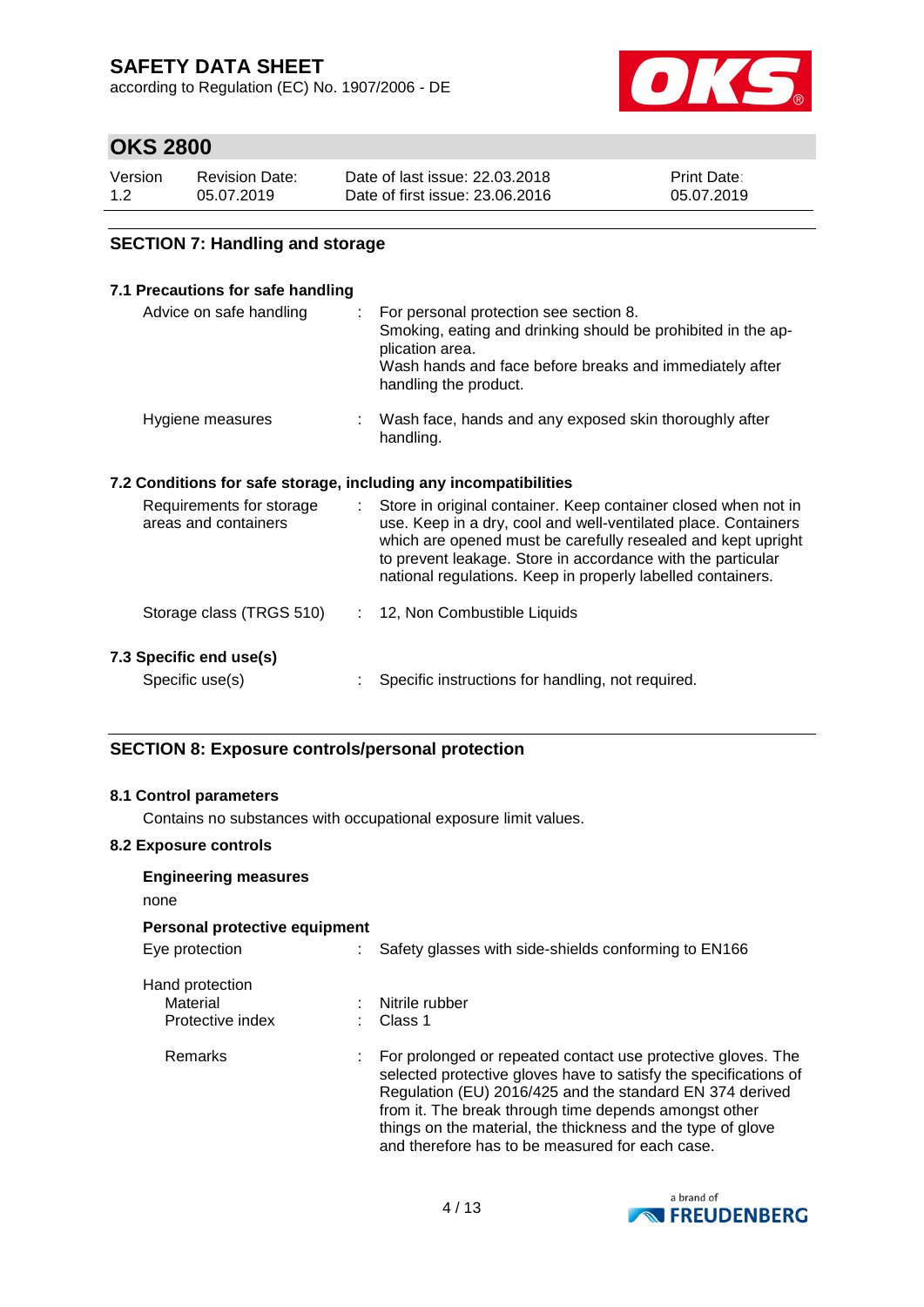according to Regulation (EC) No. 1907/2006 - DE



# **OKS 2800**

| Version<br>1.2 | <b>Revision Date:</b><br>05.07.2019 | Date of last issue: 22.03.2018<br>Date of first issue: 23.06.2016                                                                                                                                                                                                                                             | Print Date:<br>05.07.2019 |
|----------------|-------------------------------------|---------------------------------------------------------------------------------------------------------------------------------------------------------------------------------------------------------------------------------------------------------------------------------------------------------------|---------------------------|
| Filter type    | Respiratory protection              | Not required; except in case of aerosol formation.<br>Filter type A-P                                                                                                                                                                                                                                         |                           |
|                | Protective measures                 | The type of protective equipment must be selected according<br>to the concentration and amount of the dangerous substance<br>at the specific workplace.<br>Choose body protection in relation to its type, to the concen-<br>tration and amount of dangerous substances, and to the spe-<br>cific work-place. |                           |

## **SECTION 9: Physical and chemical properties**

#### **9.1 Information on basic physical and chemical properties**

| Appearance                  | İ. | liquid                                             |
|-----------------------------|----|----------------------------------------------------|
| Colour                      |    | colourless                                         |
| Odour                       |    | odourless                                          |
| <b>Odour Threshold</b>      | t. | No data available                                  |
|                             |    |                                                    |
| рH                          | t. | 7,1 $(20 °C)$                                      |
| Melting point/range         |    | No data available                                  |
| Boiling point/boiling range | ÷  | 100 °C<br>(1.013 hPa)                              |
| Flash point                 |    | does not flash<br>Other information: Will not burn |
| Evaporation rate            |    | No data available                                  |
| Flammability (solid, gas)   |    | Not applicable                                     |
| Upper explosion limit       | ÷  | No data available                                  |
| Lower explosion limit       | ÷. | No data available                                  |
| Vapour pressure             |    | 7,9 hPa (20 °C)                                    |
| Relative vapour density     |    | No data available                                  |
| Density                     |    | 1,00 g/cm3<br>(20 °C)                              |

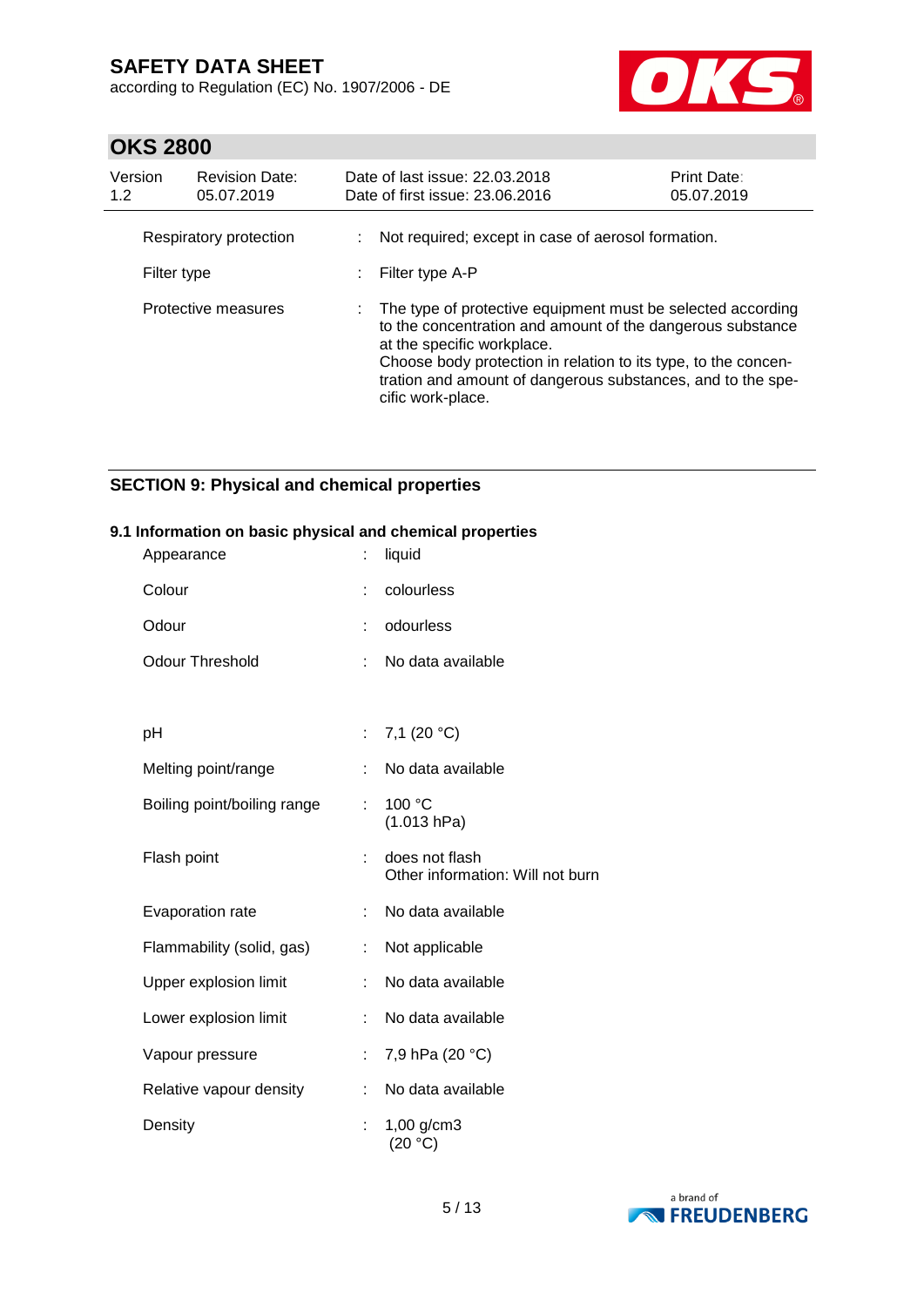according to Regulation (EC) No. 1907/2006 - DE



# **OKS 2800**

| Version<br>1.2 |                     | <b>Revision Date:</b><br>05.07.2019 |   | Date of last issue: 22.03.2018<br>Date of first issue: 23.06.2016 | Print Date:<br>05.07.2019 |
|----------------|---------------------|-------------------------------------|---|-------------------------------------------------------------------|---------------------------|
|                | <b>Bulk density</b> |                                     | ÷ | No data available                                                 |                           |
|                | Solubility(ies)     | Water solubility                    |   | soluble                                                           |                           |
|                |                     | Solubility in other solvents        | ÷ | No data available                                                 |                           |
|                | octanol/water       | Partition coefficient: n-           |   | No data available                                                 |                           |
|                |                     | Auto-ignition temperature           | ÷ | No data available                                                 |                           |
|                |                     | Decomposition temperature           | ÷ | No data available                                                 |                           |
|                | Viscosity           | Viscosity, dynamic                  |   | No data available                                                 |                           |
|                |                     | Viscosity, kinematic                |   | $<$ 20,5 mm2/s (40 °C)                                            |                           |
|                |                     | <b>Explosive properties</b>         |   | Not explosive                                                     |                           |
|                |                     | Oxidizing properties                |   | No data available                                                 |                           |
|                |                     | 9.2 Other information               |   |                                                                   |                           |
|                |                     | Sublimation point                   |   | No data available                                                 |                           |
|                |                     | Metal corrosion rate                |   | Not corrosive to metals                                           |                           |
|                | Self-ignition       |                                     |   | not auto-flammable                                                |                           |

### **SECTION 10: Stability and reactivity**

#### **10.1 Reactivity**

No hazards to be specially mentioned.

### **10.2 Chemical stability**

Stable under normal conditions.

| 10.3 Possibility of hazardous reactions |    |                                                             |  |  |
|-----------------------------------------|----|-------------------------------------------------------------|--|--|
| Hazardous reactions                     |    | No dangerous reaction known under conditions of normal use. |  |  |
|                                         |    |                                                             |  |  |
| 10.4 Conditions to avoid                |    |                                                             |  |  |
| Conditions to avoid                     | ÷  | No conditions to be specially mentioned.                    |  |  |
|                                         |    |                                                             |  |  |
| 10.5 Incompatible materials             |    |                                                             |  |  |
| Materials to avoid                      | ÷. | No materials to be especially mentioned.                    |  |  |
|                                         |    |                                                             |  |  |

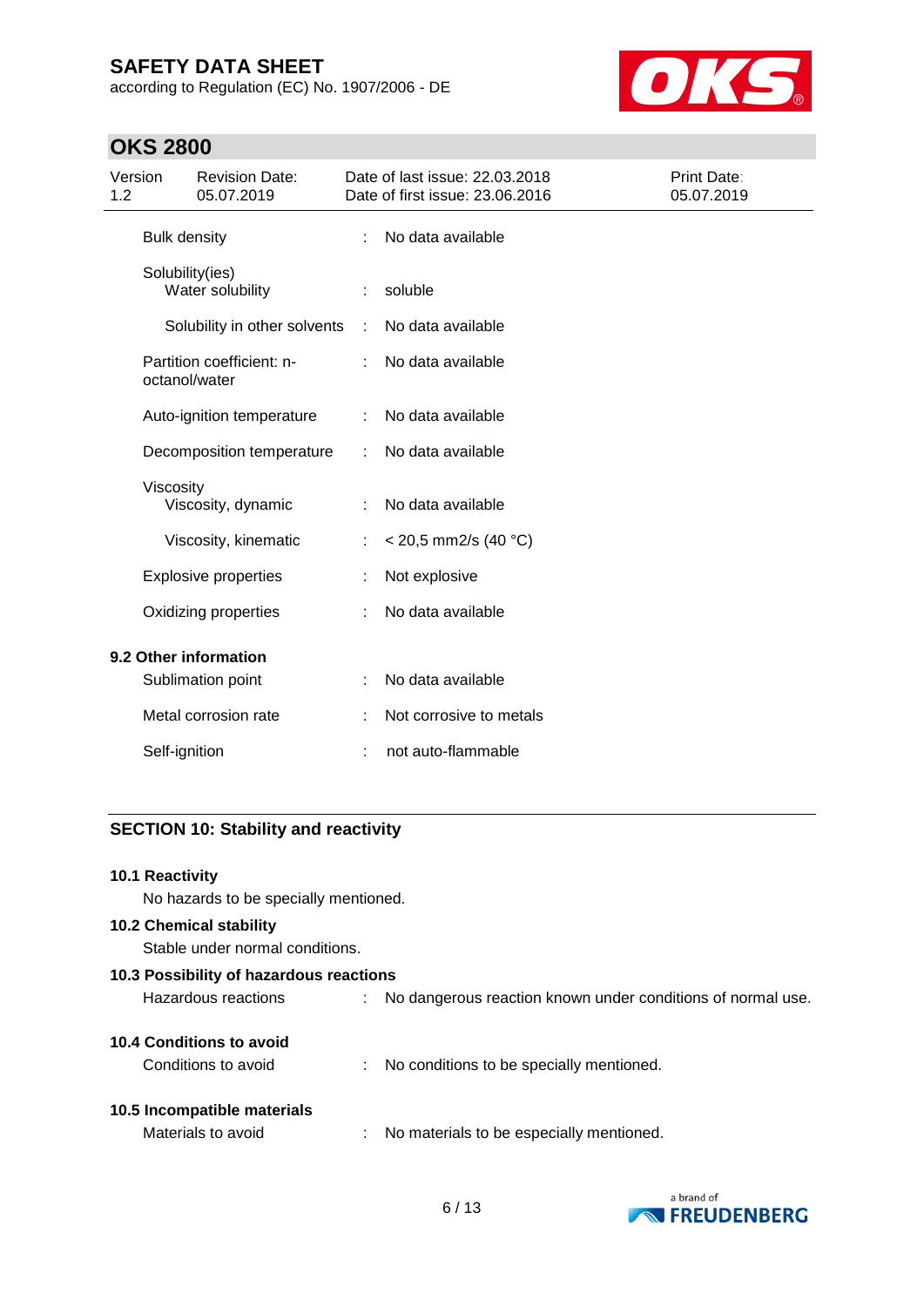according to Regulation (EC) No. 1907/2006 - DE



## **OKS 2800**

| Version | <b>Revision Date:</b> | Date of last issue: 22,03,2018  | <b>Print Date:</b> |
|---------|-----------------------|---------------------------------|--------------------|
| 1.2     | 05.07.2019            | Date of first issue: 23,06,2016 | 05.07.2019         |

### **10.6 Hazardous decomposition products**

No decomposition if stored and applied as directed.

### **SECTION 11: Toxicological information**

### **11.1 Information on toxicological effects**

#### **Acute toxicity**

| <b>Product:</b>           |                                                                                                                       |
|---------------------------|-----------------------------------------------------------------------------------------------------------------------|
| Acute oral toxicity       | Remarks: This information is not available.                                                                           |
| Acute inhalation toxicity | Acute toxicity estimate: $>$ 5 mg/l<br>Exposure time: 4 h<br>Test atmosphere: dust/mist<br>Method: Calculation method |
| Acute dermal toxicity     | Remarks: This information is not available.                                                                           |

#### **Skin corrosion/irritation**

#### **Product:**

Remarks: This information is not available.

#### **Serious eye damage/eye irritation**

#### **Product:**

Remarks: This information is not available.

#### **Respiratory or skin sensitisation**

### **Product:**

Remarks: This information is not available.

### **Germ cell mutagenicity**

#### **Product:**

| Remarks: No data available |
|----------------------------|
|                            |

### Genotoxicity in vivo : Remarks: No data available

#### **Carcinogenicity**

### **Product:**

Remarks: No data available

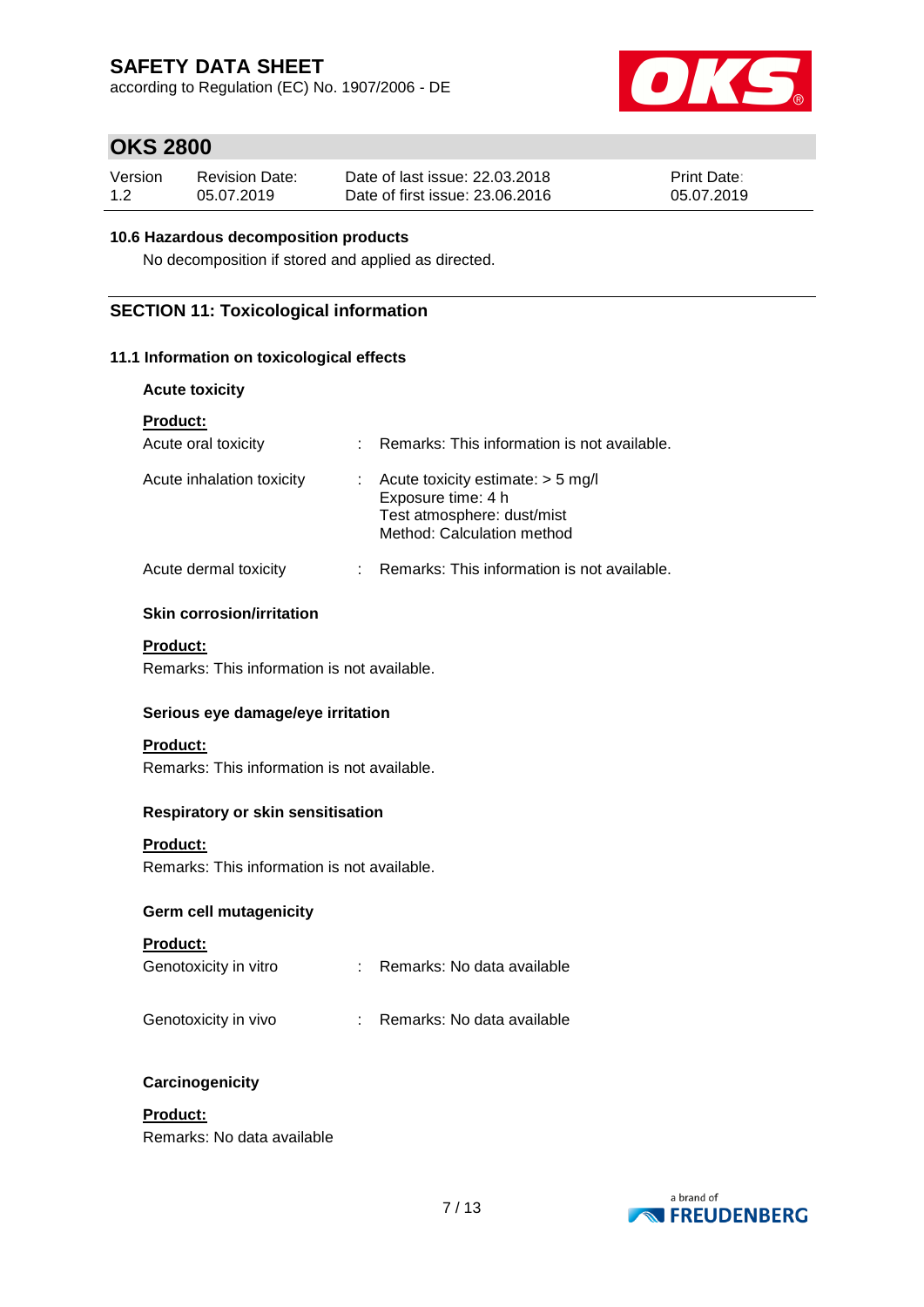according to Regulation (EC) No. 1907/2006 - DE



# **OKS 2800**

| UNJ ZOUU       |                                                                |                                                                                             |                           |
|----------------|----------------------------------------------------------------|---------------------------------------------------------------------------------------------|---------------------------|
| Version<br>1.2 | <b>Revision Date:</b><br>05.07.2019                            | Date of last issue: 22.03.2018<br>Date of first issue: 23.06.2016                           | Print Date:<br>05.07.2019 |
|                | <b>Reproductive toxicity</b>                                   |                                                                                             |                           |
|                | Product:                                                       |                                                                                             |                           |
|                | Effects on fertility                                           | Remarks: No data available<br>÷.                                                            |                           |
| ment           | Effects on foetal develop-                                     | : Remarks: No data available                                                                |                           |
|                | <b>Repeated dose toxicity</b>                                  |                                                                                             |                           |
|                | <b>Product:</b><br>Remarks: This information is not available. |                                                                                             |                           |
|                | <b>Aspiration toxicity</b>                                     |                                                                                             |                           |
|                | <b>Product:</b><br>This information is not available.          |                                                                                             |                           |
|                | <b>Further information</b>                                     |                                                                                             |                           |
|                | <b>Product:</b>                                                |                                                                                             |                           |
|                | products.                                                      | Remarks: Information given is based on data on the components and the toxicology of similar |                           |
|                |                                                                |                                                                                             |                           |
| . .            | <b>SECTION 12: Ecological information</b><br>.                 |                                                                                             |                           |

### **12.1 Toxicity**

| <b>Product:</b>                                                                     |   |                            |
|-------------------------------------------------------------------------------------|---|----------------------------|
| Toxicity to fish                                                                    |   | Remarks: No data available |
| Toxicity to daphnia and other : Remarks: No data available<br>aquatic invertebrates |   |                            |
| Toxicity to algae                                                                   |   | Remarks: No data available |
| Toxicity to microorganisms                                                          | ÷ | Remarks: No data available |

### **12.2 Persistence and degradability**

| <b>Product:</b>                                                 |                              |
|-----------------------------------------------------------------|------------------------------|
| Biodegradability                                                | : Remarks: No data available |
| Physico-chemical removabil- : Remarks: No data available<br>itv |                              |

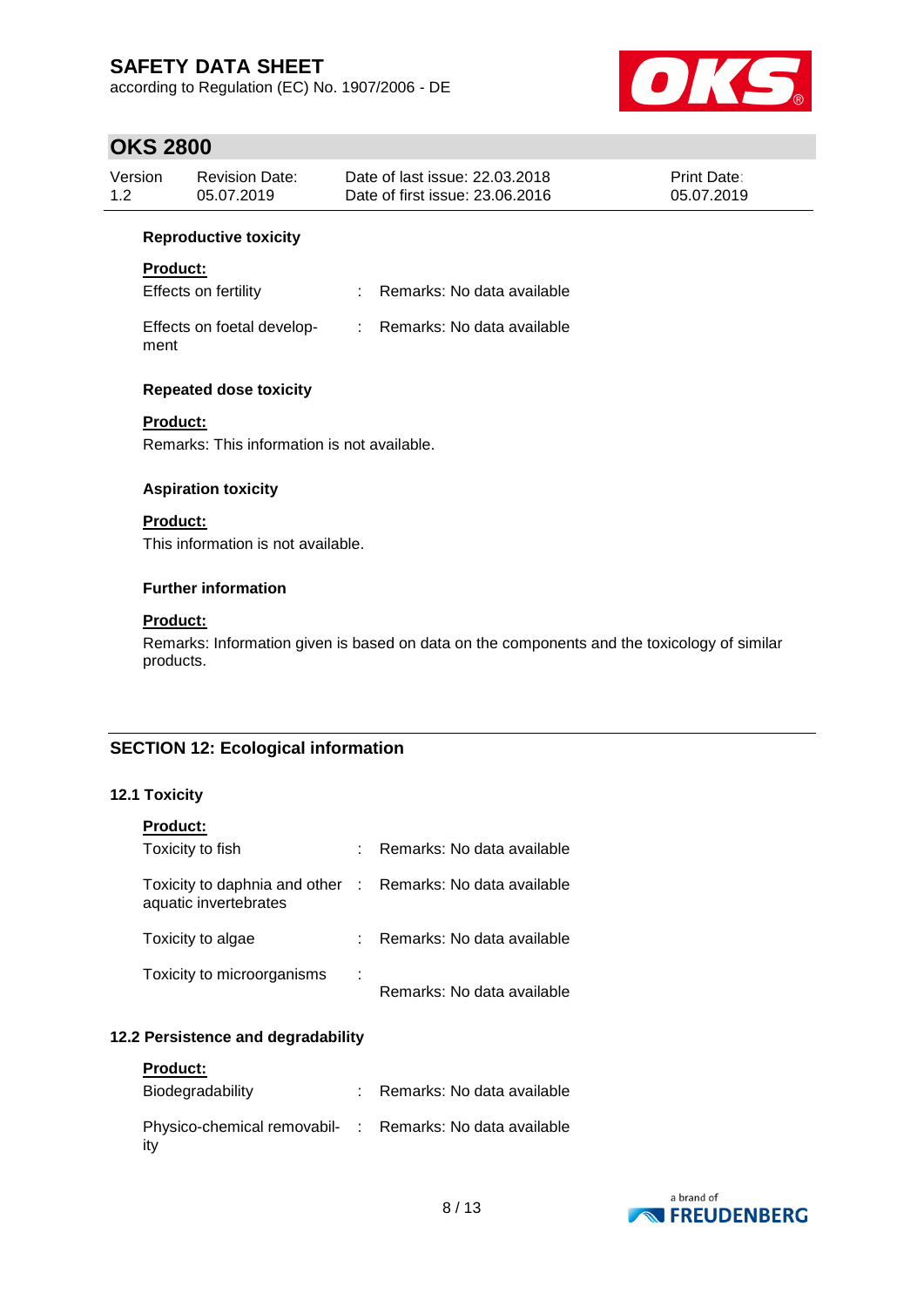according to Regulation (EC) No. 1907/2006 - DE



# **OKS 2800**

| Version | <b>Revision Date:</b> | Date of last issue: 22,03,2018  | <b>Print Date:</b> |
|---------|-----------------------|---------------------------------|--------------------|
| 1.2     | 05.07.2019            | Date of first issue: 23,06,2016 | 05.07.2019         |

#### **12.3 Bioaccumulative potential**

#### **Product:**

| <b>Bioaccumulation</b> | : Remarks: This mixture contains no substance considered to |
|------------------------|-------------------------------------------------------------|
|                        | be persistent, bioaccumulating and toxic (PBT).             |
|                        | This mixture contains no substance considered to be very    |
|                        | persistent and very bioaccumulating (vPvB).                 |

### **12.4 Mobility in soil**

| <b>Product:</b>                                    |                              |
|----------------------------------------------------|------------------------------|
| Mobility                                           | : Remarks: No data available |
| Distribution among environ-<br>mental compartments | : Remarks: No data available |

### **12.5 Results of PBT and vPvB assessment**

### **Product:**

| Assessment | : This substance/mixture contains no components considered<br>to be either persistent, bioaccumulative and toxic (PBT), or<br>very persistent and very bioaccumulative (vPvB) at levels of<br>0.1% or higher |
|------------|--------------------------------------------------------------------------------------------------------------------------------------------------------------------------------------------------------------|
|            |                                                                                                                                                                                                              |

#### **12.6 Other adverse effects**

| du |
|----|
|----|

| Additional ecological infor- | No information on ecology is available. |
|------------------------------|-----------------------------------------|
| mation                       |                                         |

### **SECTION 13: Disposal considerations**

#### **13.1 Waste treatment methods**

| Product                | The product should not be allowed to enter drains, water<br>courses or the soil.                                                                                       |
|------------------------|------------------------------------------------------------------------------------------------------------------------------------------------------------------------|
|                        | Waste codes should be assigned by the user based on the<br>application for which the product was used.                                                                 |
| Contaminated packaging | Packaging that is not properly emptied must be disposed of as<br>the unused product.<br>Dispose of waste product or used containers according to<br>local regulations. |
|                        | The following Waste Codes are only suggestions:                                                                                                                        |

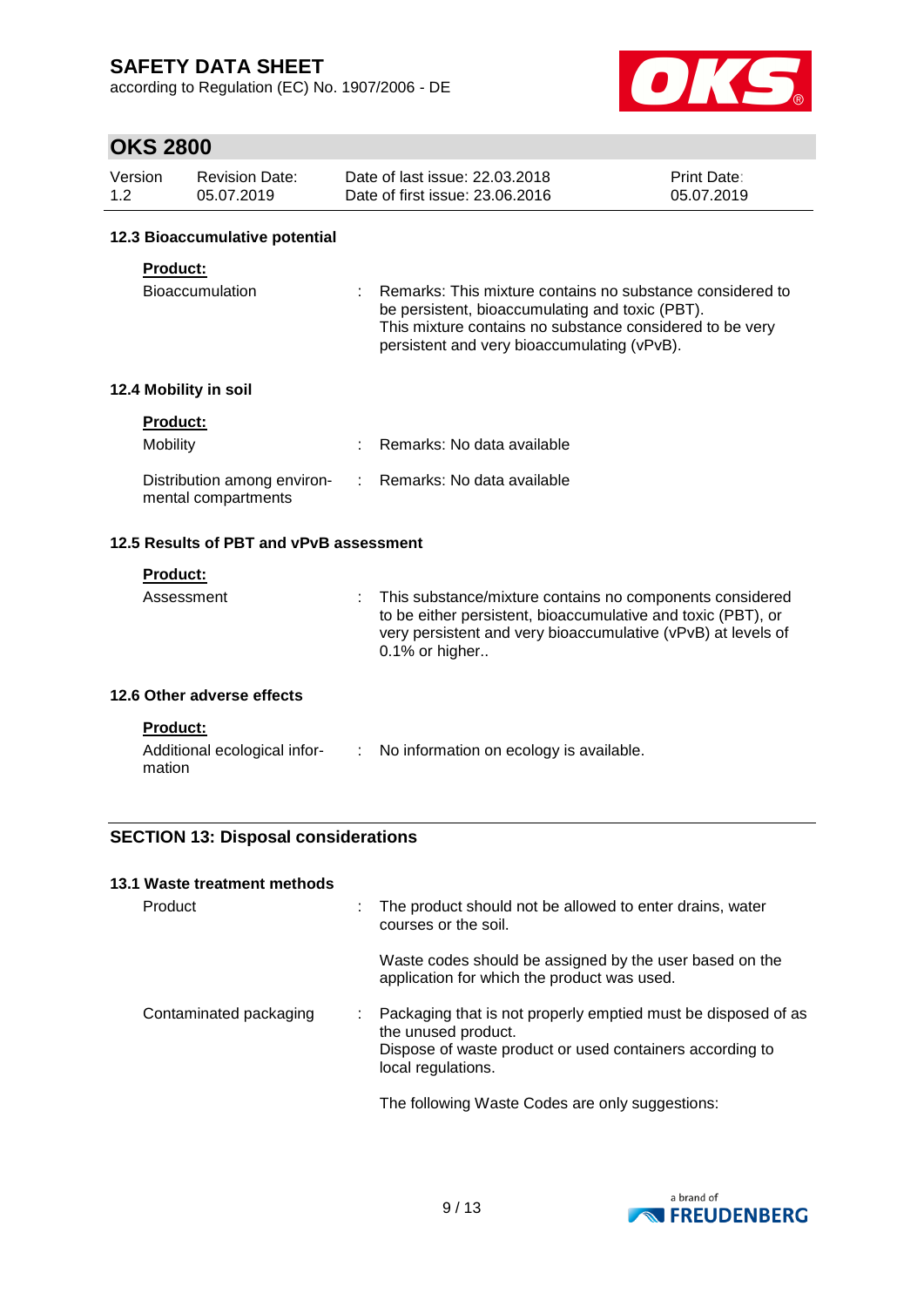according to Regulation (EC) No. 1907/2006 - DE



## **OKS 2800**

| Version | Revision Date: | Date of last issue: 22.03.2018  | <b>Print Date:</b> |
|---------|----------------|---------------------------------|--------------------|
| 1.2     | 05.07.2019     | Date of first issue: 23.06.2016 | 05.07.2019         |

### **SECTION 14: Transport information**

### **14.1 UN number**

| <b>ADR</b>                                                            | Not regulated as a dangerous good                                       |
|-----------------------------------------------------------------------|-------------------------------------------------------------------------|
| <b>IMDG</b>                                                           | Not regulated as a dangerous good                                       |
| <b>IATA</b>                                                           | Not regulated as a dangerous good                                       |
| 14.2 UN proper shipping name                                          |                                                                         |
| <b>ADR</b>                                                            | Not regulated as a dangerous good                                       |
| <b>IMDG</b>                                                           | Not regulated as a dangerous good                                       |
| <b>IATA</b>                                                           | Not regulated as a dangerous good                                       |
| 14.3 Transport hazard class(es)                                       |                                                                         |
| <b>ADR</b>                                                            | Not regulated as a dangerous good                                       |
| <b>IMDG</b>                                                           | Not regulated as a dangerous good                                       |
| <b>IATA</b>                                                           | Not regulated as a dangerous good                                       |
| 14.4 Packing group                                                    |                                                                         |
| <b>ADR</b>                                                            | Not regulated as a dangerous good                                       |
| <b>IMDG</b>                                                           | Not regulated as a dangerous good                                       |
| <b>IATA (Cargo)</b>                                                   | Not regulated as a dangerous good                                       |
| <b>IATA (Passenger)</b>                                               | Not regulated as a dangerous good                                       |
| <b>14.5 Environmental hazards</b>                                     |                                                                         |
| <b>ADR</b>                                                            | Not regulated as a dangerous good                                       |
| <b>IMDG</b>                                                           | Not regulated as a dangerous good                                       |
| <b>IATA (Passenger)</b>                                               | Not regulated as a dangerous good                                       |
| <b>IATA (Cargo)</b>                                                   | Not regulated as a dangerous good                                       |
| 14.6 Special precautions for user<br>No special precautions required. |                                                                         |
|                                                                       | 14.7 Transport in bulk according to Annex II of Marpol and the IBC Code |
| Remarks                                                               | Not applicable for product as supplied.                                 |

### **SECTION 15: Regulatory information**

#### **15.1 Safety, health and environmental regulations/legislation specific for the substance or mixture**

REACH - Candidate List of Substances of Very High Concern for Authorisation (Article 59).

: This product does not contain substances of very high concern (Regu-

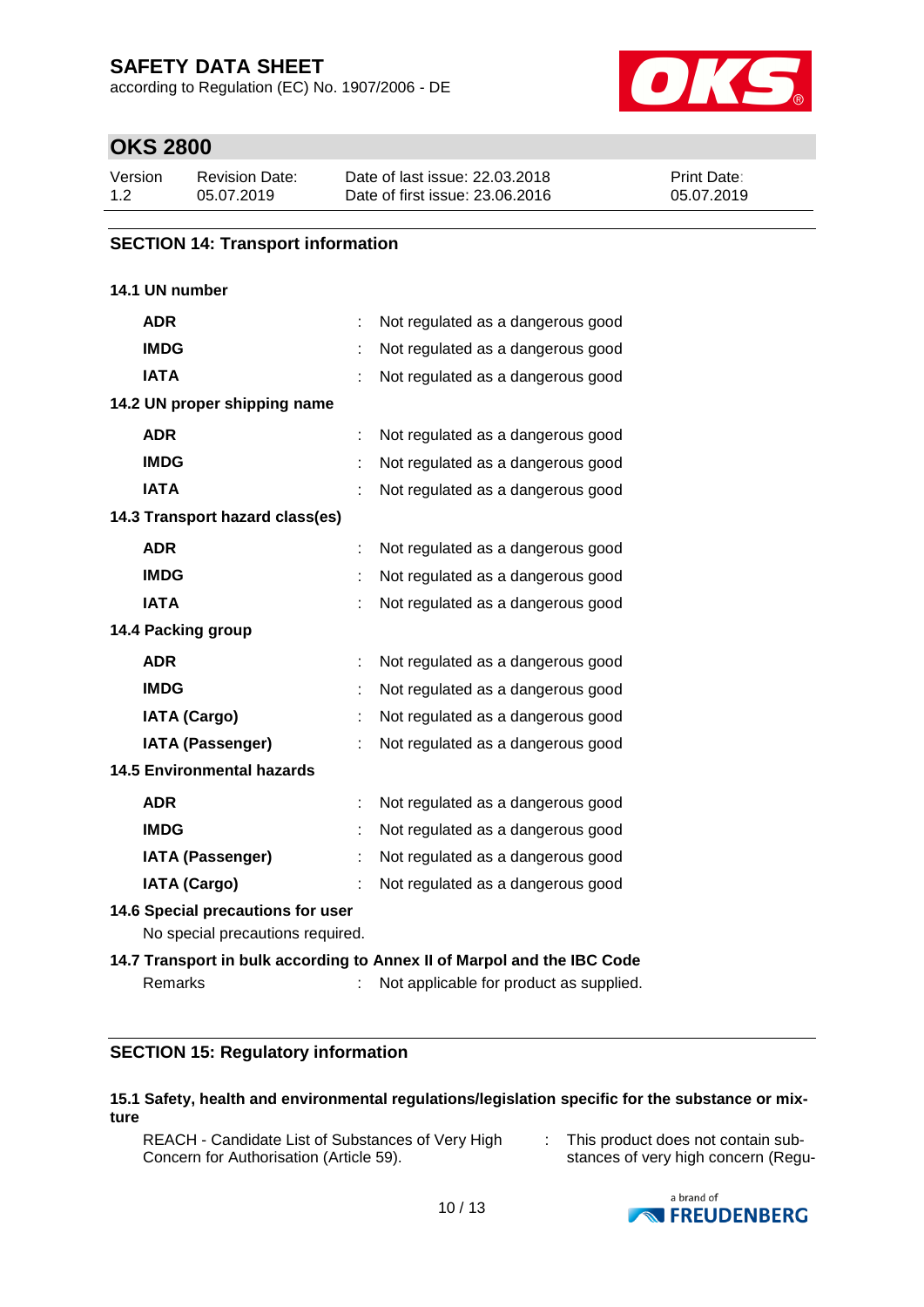according to Regulation (EC) No. 1907/2006 - DE



| Version<br>1.2 |             | <b>Revision Date:</b><br>05.07.2019                                                                                                                  |    | Date of last issue: 22.03.2018<br>Date of first issue: 23.06.2016                                                                                                                                                |               |                                | Print Date:<br>05.07.2019         |
|----------------|-------------|------------------------------------------------------------------------------------------------------------------------------------------------------|----|------------------------------------------------------------------------------------------------------------------------------------------------------------------------------------------------------------------|---------------|--------------------------------|-----------------------------------|
|                | (Annex XIV) | REACH - List of substances subject to authorisation                                                                                                  |    |                                                                                                                                                                                                                  | ÷             | Article 57).<br>Not applicable | lation (EC) No 1907/2006 (REACH), |
|                |             | Regulation (EC) No 1005/2009 on substances that de-<br>plete the ozone layer                                                                         |    |                                                                                                                                                                                                                  | ÷             | Not applicable                 |                                   |
|                | lutants     |                                                                                                                                                      |    | Regulation (EC) No 850/2004 on persistent organic pol-                                                                                                                                                           | $\mathcal{L}$ | Not applicable                 |                                   |
|                |             | Regulation (EC) No 649/2012 of the European Parlia-<br>of dangerous chemicals                                                                        |    | ment and the Council concerning the export and import                                                                                                                                                            | t             | Not applicable                 |                                   |
|                |             | REACH - Restrictions on the manufacture, placing on<br>the market and use of certain dangerous substances,<br>preparations and articles (Annex XVII) |    |                                                                                                                                                                                                                  |               | Not applicable                 |                                   |
|                |             |                                                                                                                                                      |    | Seveso III: Directive 2012/18/EU of the European Parliament and of the Council on the control of<br>major-accident hazards involving dangerous substances.<br>Not applicable                                     |               |                                |                                   |
|                | (Germany)   | Water contaminating class                                                                                                                            | ÷. | WGK 1 slightly hazardous to water<br>Classification according to AwSV, Annex 1 (5.2)                                                                                                                             |               |                                |                                   |
|                |             | TA Luft List (Germany)                                                                                                                               |    | Total dust:<br>Not applicable<br>Inorganic substances in powdered form:<br>Not applicable<br>Inorganic substances in vapour or gaseous form:<br>Not applicable<br>Organic Substances:<br>portion Class 1: 0,31 % |               |                                |                                   |
|                |             |                                                                                                                                                      |    | Carcinogenic substances:<br>Not applicable<br>Mutagenic:<br>Not applicable<br>Toxic to reproduction:<br>Not applicable                                                                                           |               |                                |                                   |
|                |             | Volatile organic compounds                                                                                                                           |    | Directive 2010/75/EU of 24 November 2010 on industrial<br>emissions (integrated pollution prevention and control)<br>Remarks: Not applicable                                                                     |               |                                |                                   |

### **15.2 Chemical safety assessment**

This information is not available.

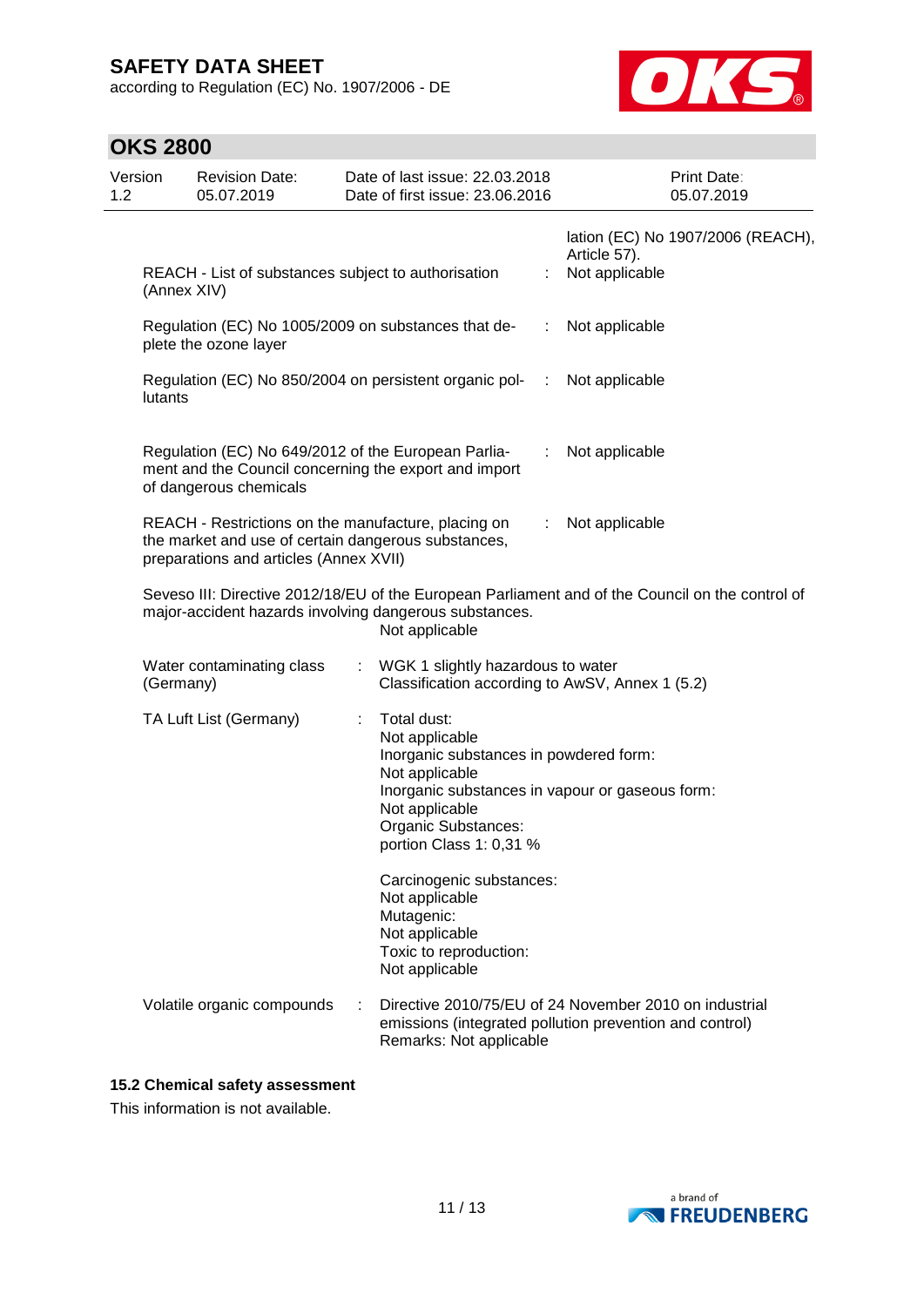according to Regulation (EC) No. 1907/2006 - DE



## **OKS 2800**

| Version | <b>Revision Date:</b> | Date of last issue: 22,03,2018  | <b>Print Date:</b> |
|---------|-----------------------|---------------------------------|--------------------|
| 1.2     | 05.07.2019            | Date of first issue: 23,06,2016 | 05.07.2019         |

### **SECTION 16: Other information**

#### **Full text of other abbreviations**

ADN - European Agreement concerning the International Carriage of Dangerous Goods by Inland Waterways; ADR - European Agreement concerning the International Carriage of Dangerous Goods by Road; AICS - Australian Inventory of Chemical Substances; ASTM - American Society for the Testing of Materials; bw - Body weight; CLP - Classification Labelling Packaging Regulation; Regulation (EC) No 1272/2008; CMR - Carcinogen, Mutagen or Reproductive Toxicant; DIN - Standard of the German Institute for Standardisation; DSL - Domestic Substances List (Canada); ECHA - European Chemicals Agency; EC-Number - European Community number; ECx - Concentration associated with x% response; ELx - Loading rate associated with x% response; EmS - Emergency Schedule; ENCS - Existing and New Chemical Substances (Japan); ErCx - Concentration associated with x% growth rate response; GHS - Globally Harmonized System; GLP - Good Laboratory Practice; IARC - International Agency for Research on Cancer; IATA - International Air Transport Association; IBC - International Code for the Construction and Equipment of Ships carrying Dangerous Chemicals in Bulk; IC50 - Half maximal inhibitory concentration; ICAO - International Civil Aviation Organization; IECSC - Inventory of Existing Chemical Substances in China; IMDG - International Maritime Dangerous Goods; IMO - International Maritime Organization; ISHL - Industrial Safety and Health Law (Japan); ISO - International Organisation for Standardization; KECI - Korea Existing Chemicals Inventory; LC50 - Lethal Concentration to 50 % of a test population; LD50 - Lethal Dose to 50% of a test population (Median Lethal Dose); MARPOL - International Convention for the Prevention of Pollution from Ships; n.o.s. - Not Otherwise Specified; NO(A)EC - No Observed (Adverse) Effect Concentration; NO(A)EL - No Observed (Adverse) Effect Level; NOELR - No Observable Effect Loading Rate; NZIoC - New Zealand Inventory of Chemicals; OECD - Organization for Economic Co-operation and Development; OPPTS - Office of Chemical Safety and Pollution Prevention; PBT - Persistent, Bioaccumulative and Toxic substance; PICCS - Philippines Inventory of Chemicals and Chemical Substances; (Q)SAR - (Quantitative) Structure Activity Relationship; REACH - Regulation (EC) No 1907/2006 of the European Parliament and of the Council concerning the Registration, Evaluation, Authorisation and Restriction of Chemicals; RID - Regulations concerning the International Carriage of Dangerous Goods by Rail; SADT - Self-Accelerating Decomposition Temperature; SDS - Safety Data Sheet; SVHC - Substance of Very High Concern; TCSI - Taiwan Chemical Substance Inventory; TRGS - Technical Rule for Hazardous Substances; TSCA - Toxic Substances Control Act (United States); UN - United Nations; vPvB - Very Persistent and Very Bioaccumulative

#### **Further information**

This safety data sheet applies only to products originally packed and labelled by OKS Spezialschmierstoffe. The information contained therein may not be reproduced or modified without the express written permission of OKS Spezialschmierstoffe. Any forwarding of this document is only permitted to the extent required by law. Any further, in particular public, dissemination of our safety data sheets (e.g. as a document for download from the Internet) is not permitted without the express written consent of OKS Spezialschmierstoffe. OKS Spezialschmierstoffe provides its customers with amended safety data sheets as prescribed by law. The customer is responsible for passing on safety data sheets and any amendments contained therein to its own customers, employees and other users of the product. OKS Spezialschmierstoffe provides no guarantee that safety data sheets received by users from third parties are up-to-date. All information and instructions in this safety data sheet have been compiled to the best of our knowledge and are based on the information available to us on the day of publication. The information provided is intended to describe the product in relation to the required safety measures; it is neither an assurance of